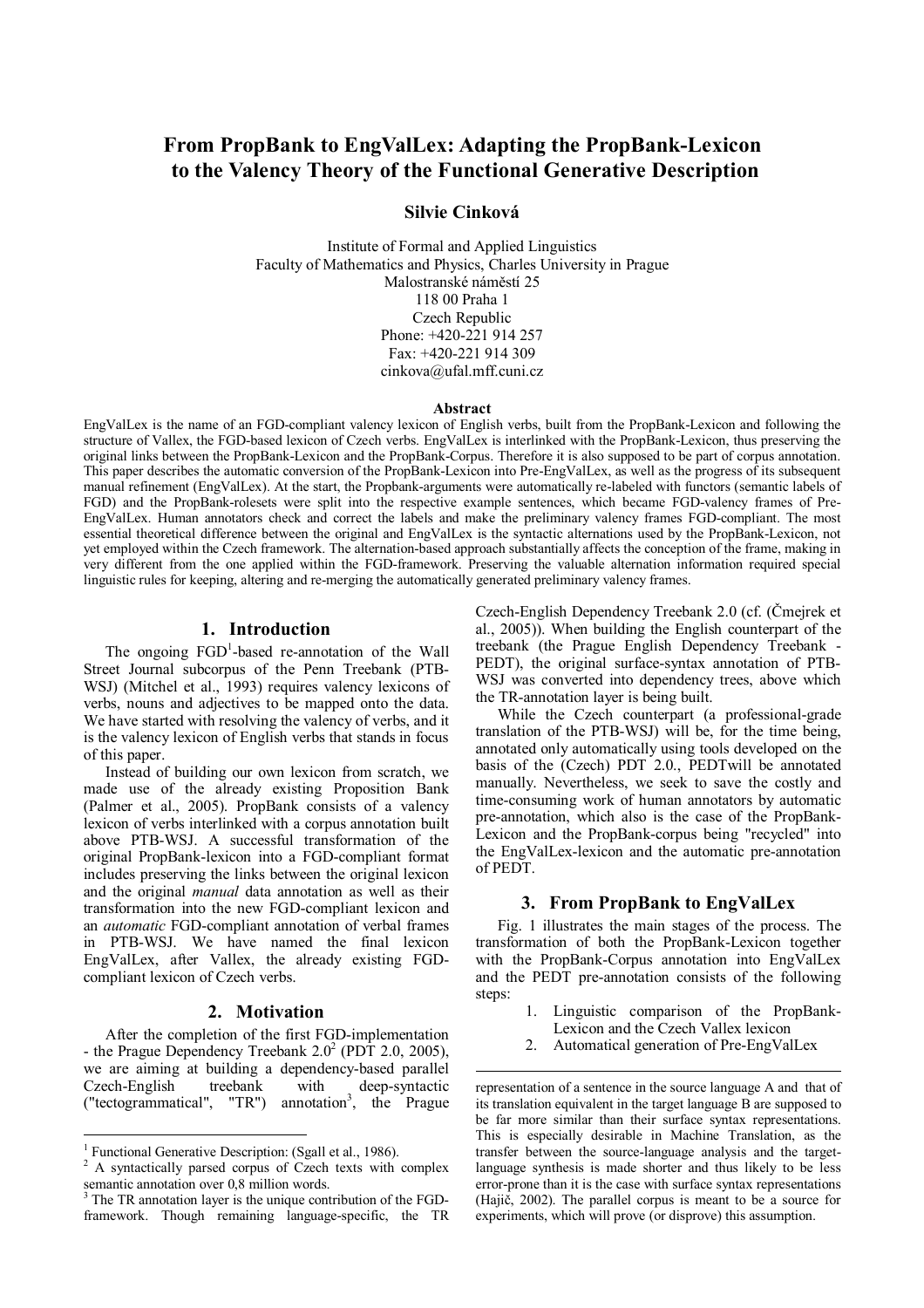- 3. Creating EngValLex (manual refinement)
- 4. Automatic mapping of EngValLex onto PEDT
- 5. Manual and automatic corrections of verb frames during the general manual annotation of PEDT.



Fig. 1: The PropBank-Lexicon is automatically converted into Pre-EngValLex. Its links towards the original corpus annotation remain, although the shape of the respective frames as well as the labeling of arguments are going to be altered.

# **3.1. Linguistic Comparison of the PropBank-Lexicon and the Czech Vallex Lexicon**

# **3.1.1. Characteristics of the PropBank-Lexicon**

The verb entries of the PropBank-Lexicon are divided into rolesets. Rolesets roughly correspond to senses. They rely on syntactic rather than on semantic criteria, which are considered to be "subjective and potentially unlimited" (PropBank Annotation Guidelines, (2002) p.3), while syntactic distinctions be "rigorous and objective". Therefore rolesets are much more coarse-grained than e.g. WordNet senses.

Each roleset includes a set of labeled arguments ("roles") and one or more example sentences, in which combinations of the roles are rendered by the surface syntax. Rolesets are numbered within the respective entries ("roleset-ID's"). In addition, each roleset has a definition-like description attached ("roleset names"). E.g. the verb *to yell* has only one roleset, *yell.01*, which is labeled as *"to cry out loudly"*. The verb *to abandon*, on the other hand, has three rolesets (*abandon.01.-03*). They are labeled as *"leave behind", "exchange", "surrender,*  respectively. The PropBank-Lexicon comprises about 2000 roleset names, in which about 4600 rolesets are grouped. (There are 3323 verb entries in the PropBank-Lexicon. Some of them also include phrasal verbs. Phrasal verbs do not have entries of their own but are displayed as rolesets).

PropBank's conception of the argument structure (henceforth: valency) derives from Levin's assumption (Levin, 1993) that the syntactic alternations verbs participate in are not arbitrary but reflect underlying semantic components of the events denoted by each given verb. Semantically related verbs can be grouped into classes according to which alternations they take part in. The roleset names group semantically and syntactically related verb senses into classes like the Levin classes. The PropBank classes go somewhat across the Levin verb classes in accordance with the valency behavior of the living data in PTB-WSJ.

Each roleset introduces an enumeration of arguments (roles). The arguments are divided into "numbered arguments" and "adjuncts" (PropBank Annotation Guidelines, 2002). The numbered arguments are arguments that take part in the syntactic alternations analyzed by Levin, (1993) and can become syntactic subjects. The adjuncts are optional, often rendered by prepositional groups and adverbs. Each argument has two parts: the argument number and a semantic descriptor specific to the given roleset. E.g. *to yell* would acquire the following arguments:

**Arg0**:*Yeller*

**Arg1**:*Utterance*

**Arg2**:*Hearer*

The first roleset of *to abandon (abandon.01 "leave behind")* will have the following arguments:

 **Arg0**:*abandoner*

**Arg1**:*thing abandoned, left behind*

**Arg2**:*attribute of arg1*

The arguments do not have to be all present on the surface of a sentence at the same time. Thus the first example sentence *And they believe the Big Board.***Arg0***, under Mr. Phelan, has abandoned their interest.***Arg1** contains only Arg0 and Arg1, while the second example sentence contains all three: *John.***Arg0** *abandoned his pursuit.***Arg1** *of an Olympic gold medal as a waste.***Arg2** *of time*.

Considering the syntactic alternations as pairs of alternation realizations, one can often identify alternation realizations in the rolesets. Each example sentence is provided with a supplementary comment, which even sometimes suggests which alternation realization the given sentence represents. Yet these comments are not formalized, nor is it explicitly stated by which alternations the respective rolesets are defined. About one half of PropBank entries are mapped onto VerbNet (Kipper et al., 2002) in which relevant alternations are listed for each verb entry. However, the linking between the PropBank-Lexicon and VerbNet does not reach as deep as to the respective example sentences. Besides that, the PropBank verb classes (i.e. the roleset names) do not correspond to the VerbNet verb classes (i.e. the original Levinian verb classes), and thus the example sentences in the PropBank-Lexicon do not necessarily show the same alternation patterns as the corresponding entry in VerbNet.

#### **3.1.2. The Structure of Vallex/PDT-Vallex**

The Czech valency lexicon describes the valency behavior of a given lexeme (verb, noun, adjective or adverb) in form of valency frames, which roughly correspond to senses. Like rolesets in the PropBank-Lexicon, the valency frames primarily rely on syntactic criteria though the syntactic criteria are "softened" with regard to the semantics of the given verb (see below). A valency frame in the strict sense consists of inner participants and obligatory free modifications (see e.g. Panevová, 2002). Free modifications are prototypically optional and do not belong to the valency frame in the strict sense though some frames require a free modification (e.g. direction in verbs of movement). Both the obligatory and the optional inner participants belong to the valency frame in the strict sense. Like the free modifications, the inner participants have semantic labels according to the cognitive roles they typically enter: ACT (Actor), PAT (Patient), ADDR (Addressee), ORIG (Origin) and EFF (Effect). However, if a verb only has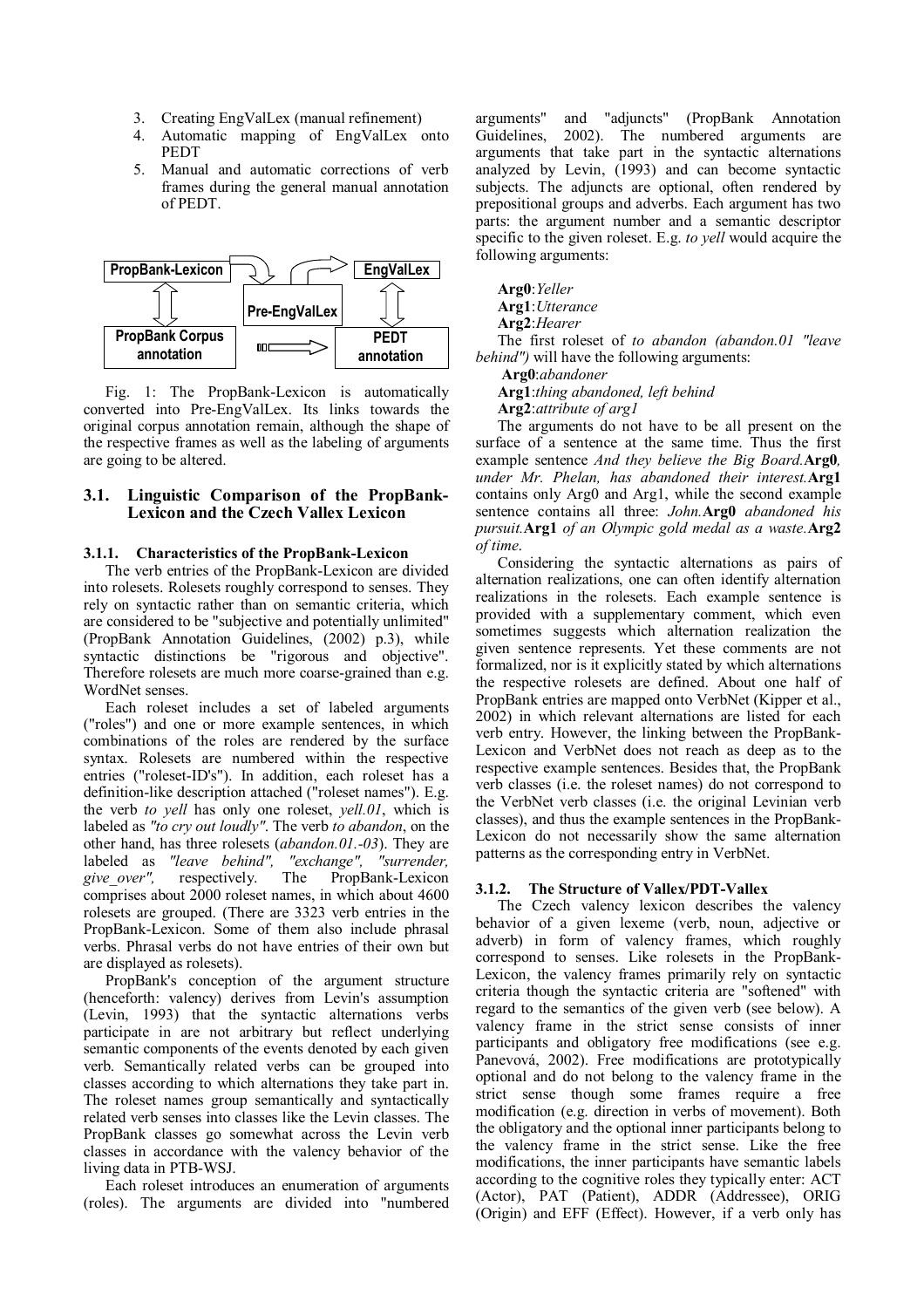one inner participant, it is automatically labeled with ACT. A two-participant verb always has an ACT and a PAT.

The valency lexicon of Czech verbs has two branches – the PDT-Vallex (i) (see Hajič et al., 2003) and Vallex (ii) (Straňáková-Lopatková, Žabokrtský, 2002). Their structure and function have been described by Lopatková (2003):

"(i) The first branch is represented by the lists of valency frames being created and used by annotators during their work. It contains valency frames of words (verbs and nouns) in their particular meanings (as they appear in PDT) and serves for consistency of annotation.

(ii) The second branch is represented by the valency lexicon, in which the words (only verbs in this stage) are analyzed in the whole complexity, in all their meanings. Rich syntactic annotation is assigned to particular valency frames, including e.g. control and reciprocity."

PDT-Vallex and Vallex are very similar in structure: each lexeme corresponds to one entry. The entry is divided into valency frames. A valency frame is modeled as a sequence of frame slots. Each frame slot corresponds to one complementation of the verb in question. Each slot is assigned a functor according to its semantic relation towards the governing verb. Each slot includes an enumeration of its surface forms. Each frame includes at least one example sentence.

PDT-Vallex notes only the valency frames in the strict sense, i.e. obligatory or optional inner participants and obligatory free modifications), while Vallex also lists optional free modifications typical of the given frame.

When delimiting the respective valency frames, syntactic as well as semantic criteria are adopted. Therefore a verb can have two valency frames with identical distribution of functors. Lopatková (2003) notes that "the change in morphemic realization signalizes the possibility of different meanings; on the other hand, particular complementation in a valency frame can have morphemic variants (if the meaning is 'sufficiently close')". Compared to the PropBank-Lexicon, the distinction of the respective valency frames appears to be somewhat more fine-grained in the annotations of Vallex and PDT-Vallex, which, in any case, are well aware of the absence of reliable semantic criteria, and also prefer syntactic distinction criteria to the semantic. However, no verb classes like the Levinian have been established for Czech. The enormous word formation potential of Czech makes it difficult to build a list of surface syntax alternations as their realizations are rendered by different verbs, though some regularity is evident, mainly in derivations. E.g. to render the Basic Transitive-Causative vs. the Intransitive-Inchoative alternation pair, Czech will often (but not always) employ reflexivization:

John *otevřel* dveře. (John *opened* the door.)

Dveře *se otevřely.* (The door *opened*.)

The Locative *with* Alternation will (in some verbs) be rendered by different prefixes:

John *nastříkal* barvu na zeď. (John *sprayed* paint on the wall.)

John *postříkal* zeď barvou (John *sprayed* the wall with paint).

#### **3.1.3. Similarities and Differences**

Both the PropBank and the ValLex-style approaches assume that sense distinctions are reflected in varying valency frames and both look into their deep syntax, employing semantic judgments. Both provide the opened valency slots with labels. The philosophy of labeling is yet different. While FGD employs rather general semantic labels, the PropBank-Lexicon combines the sheer numbering of arguments with verb-specific semantic descriptions. These verb-specific descriptions in their turn follow some regularities within the respective verb classes (as they are suggested by the names of rolesets). This implies that there is no straightforward matching between a given Arg and a given functor but relations within an entire group of verbs have to be taken into account to assign correct functors to the given Args when building EngValLex.

The most substantial difference between the PropBank-Lexicon and Vallex lies in the very conception of the frame. The PropBank-Lexicon annotation observes alternation patterns in verbs to merge them into rolesets while Vallex does not display any relations between frames within one lemma. The PropBank-Lexicon example sentences within a given roleset often represent realizations of a given alternation pair, e.g. "Intransitive - Inchoative" and "Transitive - Causative". Both sentences would refer to a roleset with the listed arguments Arg0 and Arg1, although Arg0 never emerges in the inchoative sentence. Vallex would separate such instances into two frames, the inchoative having only the "Actor" label, the causative having an Actor and a Patient. In FGD agentivity is basically not an issue. All first inner participants (typically represented by syntactic subjects) are Actor-labeled.

# **3.2. Pre- EngValLex**

Pre-EngValLex is the product of the automatic conversion of the PropBank-Lexicon into an FGDcompliant form. It has the following features:

- 1. The PropBank-rolesets were automatically split into their respective example sentences. Each example sentence got a header with functors, which it inherited from the list of roles located at the beginning of the particular PropBank-roleset it used to belong to. The example sentences are now considered as preliminary FGD-valency frames.
- 2. The argument labels (Args) were turned into functors by means of a handful of simple rules.
- 3. Each preliminary valency frame has its own ID saying which roleset the original sentence used to belong to.
- 4. Unlike in the PropBank-Lexicon, the respective Pre-EngValLex files are not grouped as lemma files but according to the respective roleset names.

# **3.2.1. Assigning Functors to Args**

Due to the difference in theoretical approaches no straightforward mapping could be performed. We had to make use of all hints the xml-data was offering, mainly the non-formalized attribute "role descr". Even the mapping of the PropBank-Lexicon to other lexical sources was exploited. About 50% of the PropBank-Lexicon is mapped onto VerbNet, which uses its own semantic labeling (the attribute "vntheta" in the xml data). The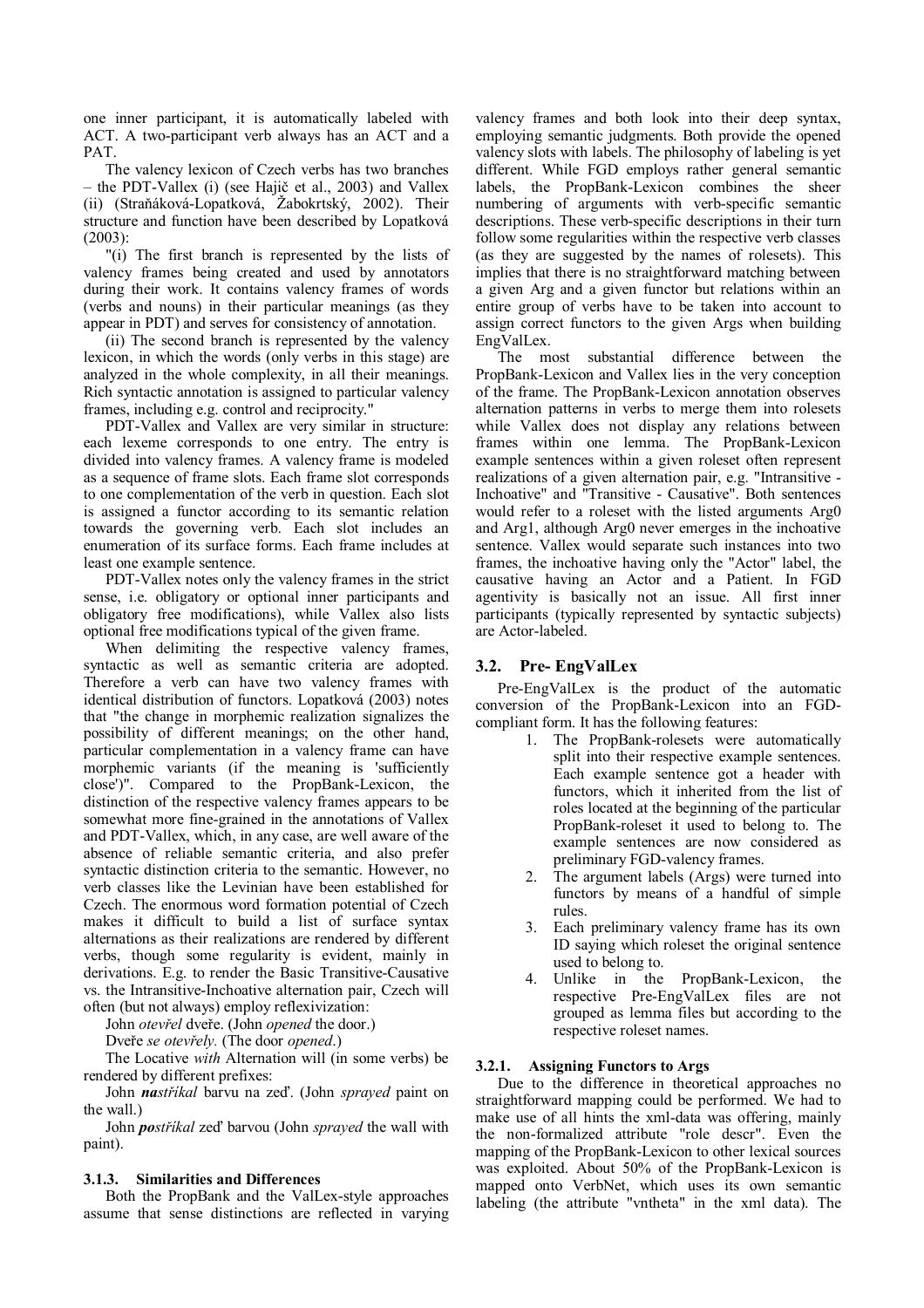semantic labels from VerbNet mainly helped to classify adjuncts (ArgM's) and Args with higher numbers.

Rules for ArgM's and higher Args typically looked like this:

*If <role descr="low point" n="3", functor: DIR1 If <role descr="instrument" n="5", functor MEANS If <role descr="medium" n="5", functor DIFF*.

 $CAU \rightarrow CAUS$ 

 $PRP \rightarrow AIM$ 

*MNR → MANN (but whenever the frame contains an ArgA it should be EFF).* 

All slots corresponding to arguments with the original "agentive-subject" (Arg0) got the Actor functor, unless the ArgA was present. The ArgA always got the Actorfunctor. The Arg1 always got the Patient functor, unless the ArgA was present etc.

The annotation work has proved that Arg-Ms, which roughly correspond to free modifications, were assigned quite correctly. Yet the re-labeling rules originally assumed that the frames in Pre-EngValLex would be defined by the Args used in the example sentences. The more recent technically-motivated decision to use the entire list of Args from the roleset beginning and to ignore the example-sentence annotation made the set of rules less powerful. E.g. the manual correction revealed that Actor had been systematically interchanged with Patient in all intransitive sentences that had a transitive counterpart within the same roleset.

However, it was clear already at the beginning that the functors would have to be manually corrected anyway. The rules were only meant to save the annotators' typing time, and they proved powerful enough to serve this particular purpose. Therefore no evaluation was performed.

# **3.2.2. Links between the PropBank-Lexicon and Pre-EngValLex**

Pre-EngValLex seeks to preserve as much original information of the PropBank-Lexicon as possible. Therefore each preliminary valency frame has its own ID saying which roleset it used to belong to as its example sentence. This ID remains even if the given preliminary valency frame is later merged with another preliminary valency frame during the manual adjustment. This ID ensures that each preliminary valency frame bears the same links as the original PropBank-roleset, including the links to other lexical sources as well as the links to the original corpus annotation.

Each functor within the given frame is linked to the original Arg or "role" of its original PropBank roleset. NB that the functors are linked to the *list of roles at the beginning of each roleset*, not to the corresponding Args in the annotation of the corresponding example sentences, which is not preserved in Pre-EngValLex. This linking is of special importance for transferring the alternation information from the PropBank-Lexicon into EngValLex. To illustrate the linking policy, lets take up the Causative-Inchoative alternation case again: the (made-up) pair of sentences *John opened the door* and *The door opened* give two preliminary valency frames of the verb *to open*; the former transitive and the latter intransitive. The original roleset had the following Args: Arg0 (the agent opening

the patient) and Arg1 (the thing opened). The transitive original example sentence had both the Arg0 (*John*) and Arg1 (*the door*), while the intransitive example sentence only had Arg1 (*the door*). According to our linguistic conventions set before, the frames will be kept separate in EngValLex, as they are now in Pre-EngValLex. As noted above, the valency theory of FGD requires the first argument of a verb to be ACT. Therefore, in the Causative-Inchoative Alternation pair, both the functor PAT in the transitive frame and the functor ACT in the intransitive frame will be linked to the original Arg1. As the annotation seeks to treat all major alternations as consequently as possible, this shifting of PAT to ACT will be characteristic of this type of alternation, as shifts of other functors will be characteristic of other alternation types.

# **3.2.3. Rearrangement of the XML-Files for Manual Editing**

The editing tool FrameEditor opens a file with a roleset name, in which all rolesets (verb senses) called one particular name are gathered, no matter which lemma they actually belong to. This rearrangement was made in order to ensure that the annotators keep the consistency of the original PropBank-verb-class annotation.

# **3.3. EngValLex (Manual Refinement)**

# **3.3.1. Transforming Rolesets into Valency Frames**

Pre-EngValLex split the PropBank-rolesets into preliminary FGD-valency frames consisting of one example sentence each. The first task of the annotators is to merge certain types of frames. The frames are merged when:

- 1. the sentences in question have the same surface syntax structure.
- 2. a pair of sentences in question belong to an alternation whose realizations are to be merged in compliance with our linguistic conventions. E.g. a sentence with Unspecified Object is to be merged with a Transitive sentence, and so is a sentence with a Reciprocal Object, etc.

In some regular cases, complementations regarded as Args by the PropBank-Lexicon would neither have been classified as inner participants nor as obligatory free modifications, i.e. would not have been regarded as members of the frame in the strict sense, and therefore should not be listed in the valency lexicon. In order not to lose this part of the ready-made PropBank annotation, we included them as "typical free modifications" (indicated by a question mark in front of the name of the given functor), which has been an approved practice of Vallex.

# **3.3.2. Preserving the Alternation Information**

Linguistic rules were set for the commonest pairs of alternation realizations as to whether EngValLex would list each realization as a separate frame, or whether both should be merged into one frame. When annotators recognize a sentence pair as an alternation pair or a single sentence as an unpaired realization of a particular alternation, they are supposed to follow the appropriate rule.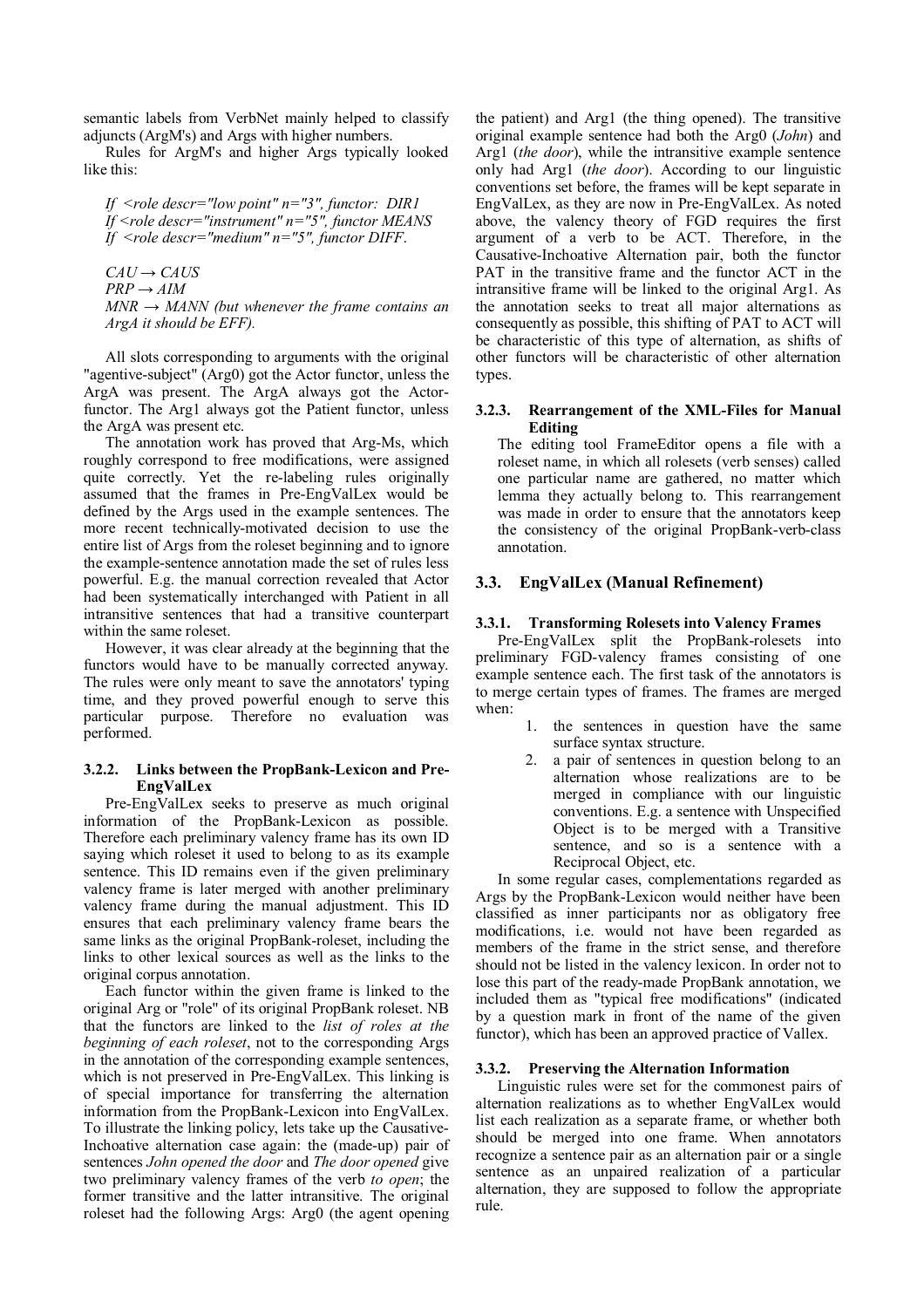The following situations can occur in EngValLex during the processing of the example sentences (i.e. the frames automatically generated from a PropBank roleset):

- 1. The frames are merged as the sentences only give variants of surface representations, irrelevant to the verb frame. E.g.: Unspecified Object, Instructional Imperative and Reciprocity (see  $3.3.3 - 3.3.5$ ).
- 2. The frames are merged as either alternation realization makes an Arg to an optional free modification (FGD). This makes it fit into the frame of the other alternation realization. E.g. Instrumental Subject (see 3.3.6).
- 3. One of the alternation realizations is regarded as a derivation of the other. Its tectogrammatical tree structure looks different from the lexicon frame but it refers back to it. Rules are stored to generate such trees from the lexicon frames. E.g. Induced Action, Middle Alternation, Location Subject Alternation (see 3.3.7).
- 4. The frames remain split and each acquires functors of its own. E.g.: Causative-Inchoative alternation, Substance/Source emission alternation (see 3.3.8).

Selected examples of alternation resolutions are given below.

# **3.3.3. Unspecified Object**

The frames are merged. The Unspecified Object (the type *John was eating*) is not captured by the lexicon but only by the data. The Patient of the normally transitive verb acquires the tectogrammatical lemma *&Gen;* (Generalized inner participant).

# **3.3.4. Instructional Imperative**

The frames are merged. The Instructional Imperative (the type *Bake in the oven for 30 minutes*) is treated as ellipsis in the data; the frame is completed with a PATnode whose tectogrammatical lemma is either copied from elsewhere in the text (if the object has been explicitly mentioned before or after), or newly generated and provided with a substitutional tectogrammatical lemma.

# **3.3.5. Reciprocity**

The frames are merged. Reciprocity is also captured only in the data. E.g. *to meet* has the frame ACT PAT, which can be filled-in with the following surface syntax representations:

*A met B.* 

*A. met with B4 .* 

*A and B met.* 

In *A met B.* and *A. met with B* A is ACT and B is PAT. When *A and B met.* occurs in the data, A and B are joined together by coordination. The coordination node acquires the functor ACT. The functor PAT is to be added to make the frame complete. It gets the tectogrammatical lemma *&Rcp;* (Reciprocal).

# **3.3.6. Instrumental Subject**

The frames are merged. The type *John broke the window with a hammer* fits into the same frame as *The hammer broke the window*. As noted above, agentivity is not an issue in FGD. The PropBank- Lexicon regards *John* as Arg0, *window* as Arg1 and *hammer* as Arg2 – "instrument". EngValLex, on the other hand, will treat instrument as an optional free modification, which is not part of the valency frame in the strict sense. The information from the PropBank-Lexicon will though be preserved by introducing "typical free modifications".

# **3.3.7. Induced Action, Middle Alternation, Location Subject Alternation**

Constructions like *Sylvia jumped the horse across the fence, The father burped the baby, Crystal breaks easily* and *This room sleeps five people/We sleep five people in this room* refer to the basic frames of the respective verbs, though they are annotated in a different way in the data. Hence, *Sylvia jumped the horse across the fence* refers to the frame of *The horse jumped across the fence.*, *The father burped the baby* refers to the frame of *The baby burped*., and *This room sleeps five people/We sleep five people in this room* refer to the frame of *Five people sleep in this room*., which are regarded as basic. Typically, the Patients in the Induced Action and Location Subject alternations (*horse/baby, people*) derive from Actors in the basic frames.

### **3.3.8. Causative–Inchoative/Intransitive Alternation, Substance - Source Emission Alternation**

Realizations of these alternations get each its own frame. The Inchoative *The door opened* has only ACT, while the Causative *John opened the door* has ACT and PAT. In the Substance/Source pair, the type *The sun radiates heat* will have ACT and PAT, while *Heat radiates from the sun* will have ACT PAT and DIR1 (direction "where from", obligatory free modification).

# **3.4. Surface Syntax Representations of Valency Slots**

The possible surface representations are noted for each particular slot by means of macros based on the PTB tagset. The macros say e.g. that a particular slot can be represented by a noun or a personal pronoun or an infinitival clause or a subordinate clause (with a particular subjunction), etc. Slots that comprise parts of phrasemes also indicate a restriction in their lemmas.

# **4. Work in Progress and Future Prospects**

The manual adjustment of the preliminary valency frames is being finished at the moment. The processing of the approx. 2000 roleset-name xml-files took about 3 months with two annotators, out of which one left the task to prepare the surface-representation description when having annotated 30% of the data. The xml-files will be regrouped back to lemma-files, and the lexicon will be examined and corrected where needed.

The next step will comprise the semi-automatic annotation of surface.representations of the respective valency slots. The commonest alternatives (e.g. "noun", "personal pronoun", etc.) will be filled in automatically to save the annotators' typing time and to decrease the risk of typing errors. The annotators will prototypically just have

 <sup>4</sup> A met B. and A. met with B also represent the "With" Preposition Drop alternation pair. Yet in this case they both are the counterpart of the Reciprocal sentence A and B met. in the Understood Reciprocal Object Alternation pair.